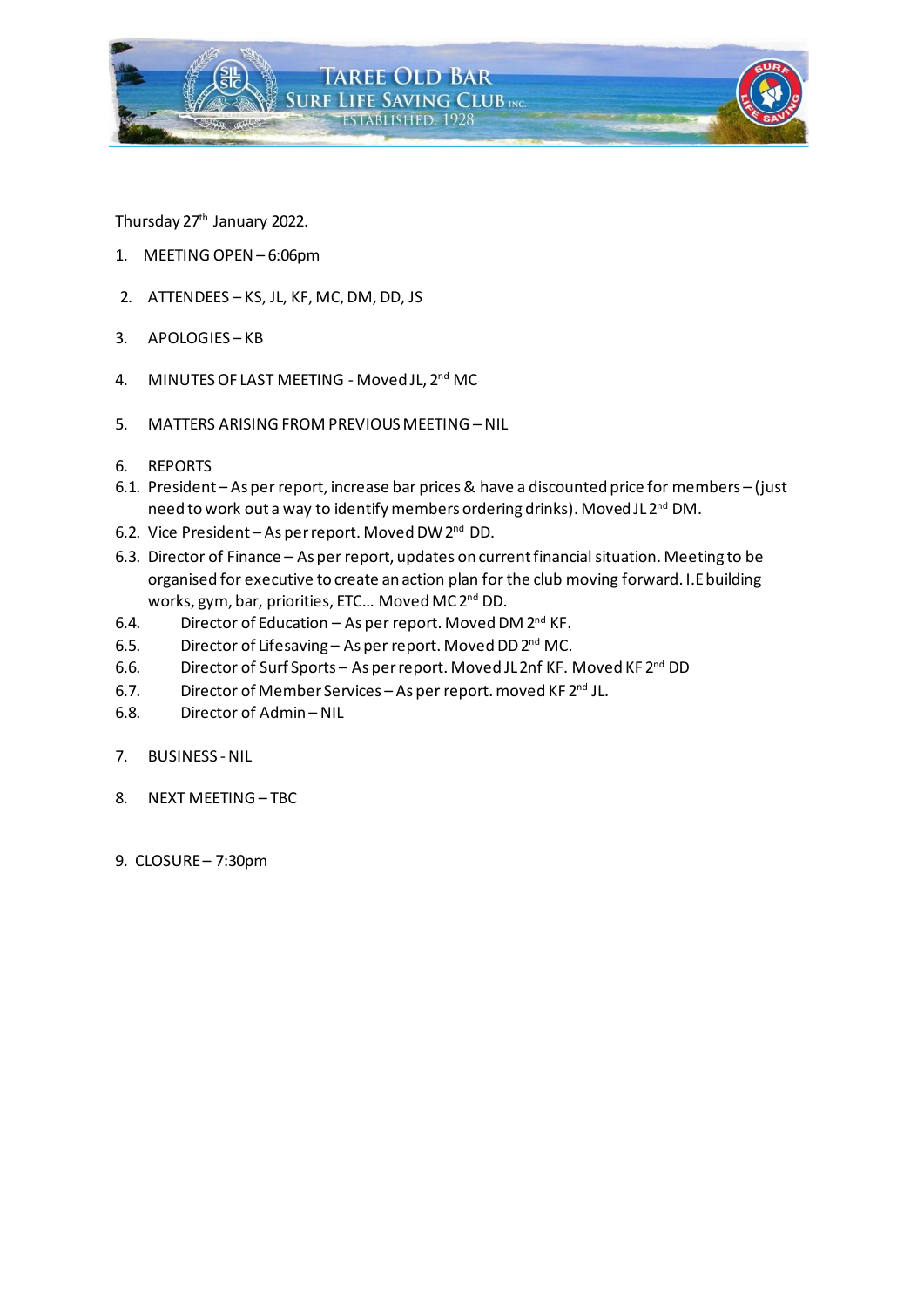## **President**

#### **HALL HIRES:**

Meeting held in January regarding how we navigate hall hires with the uncertainty regarding building works. This meeting was Leanne, Jill, myself and Donna via facetime. This group has generally decided:

- Not take on any hall hires for large hires until we have a plan going forward with construction or unless hiree's are willing to deal with the uncertainty.
- Advise this via website and direct enquiries there.
- Navigate costings for individual activities- for example
	- o Air Force Hire \$110 per day .
	- o Steve Keevers 70<sup>th</sup> \$500 + Bar
		- Loss of \$110 from airforce, \$165 cleaning, \$50 per hour x 5 hours
	- o Kurt & Kirsty Wedding- Donation as appropriate
- In general- Party with Bar \$500, Party without Bar \$110 (aka no alcohol service).
- Advise that we will try to continue Sunday Sippers if we have bar staff. Our own internal events can be easily cancelled while weddings etc cannot.

FEBRUARY 28- APRIL 6- Air Force Hire

MARCH 11 & 12- Kurt & Kirsty Wedding

SATURDAY APRIL 2- Steve Keevers 70th

#### **BAR & LICENSE**

Leanne is working through the process of updating our license footprint to include the new area. Sippers has been a great start to the use of the new area.

Micheal can you update the "Bar Maids" chat to make Leanne & other exec members admins so we can remove and add new members.

Need to finalise the new fridge purchase- Jane to finalise with Jill's quote.

Would again like to look at investigating member prices for Sippers Only.

#### **BUILDING & CAPITAL WORKS:**

The building committee is struggling to function. We might need to invest more time into this as an executive and start to make some collaborative decisions.

Final Payment of Surf Club Facilities Grant has been received. BLERF payment 1 is due. We are currently unsure if we will receive our money from SLSNSW Bushfure assistance fund.

Please see attached sheet regarding where we are at and some decisions we need to make regarding our priorities and discussions.

#### **SURF SPORTS**

Motion: We pay for the entry fees of any club member (nipper & patroller) who is competing for our club in events such as NSW State Titles, Country Titles and Branch. This is an effort to encourage participation. This will be for the 2021 season only.

#### **BRANCH:**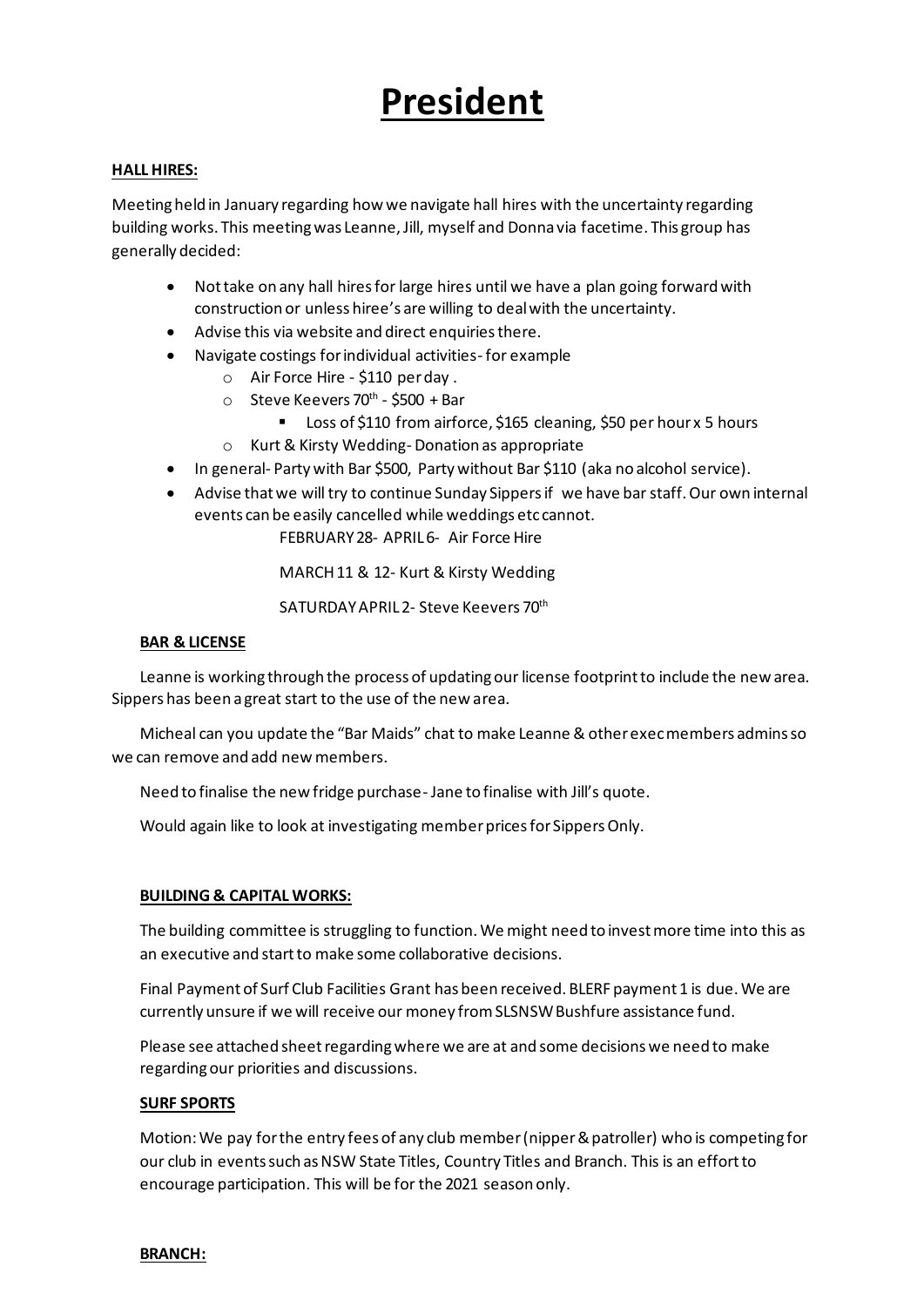December meeting included discussion related to leases. This continues to leave us in a rock and a hard place relating to moving forward with our own lease and building works.

#### **THINGS TO FINALISE**

- 1) Proficiencies & Regos
- We need to look at members who have not completed rego's and or not completed proficiencies but are still on the patrol roster. This is probably a joint discussion to be had with DOL, DOMS & DOE.
- We need to help Kristy & Leanne with Gym memberships and continue to monitor unregistered usage.
- 2) We need to lock in general ideas relating to
	- o Nippers Presentation
	- o Senior Presentation
	- o AGM.
- 3) Purchasing of Club gear and equipment.

#### **Jane Lynch**

President Taree Old Bar SLSC

## **Vice President**

## **Sunday Sippers**

- $\circ$  Sunday Sippers have been running every Sunday through January with good success with an average of between \$500-\$2000 each Sunday.
- o The times were changed to a more suitable 3pm-6pm.
- $\circ$  An attempt was made to do a Saturday Sippers to incorporate a band and Brighton Oysters but needed to be postponed due to the river being closed and lack of bar staff.
- $\circ$  Both Brighton and Dave Kedwell will be involved at some point when staffing and the COVID situation is better.
- o Four names of members of the public were collected who were really interested in working behind the bar and given to Leanne. Leanne hadn't heard anything from them so I will attempt to contact them.
- $\circ$  I proposed that Sippers go into February as the weather is still warm. This is to be discussed.

## **Donna White**

Vice President Education Taree Old Bar SLSC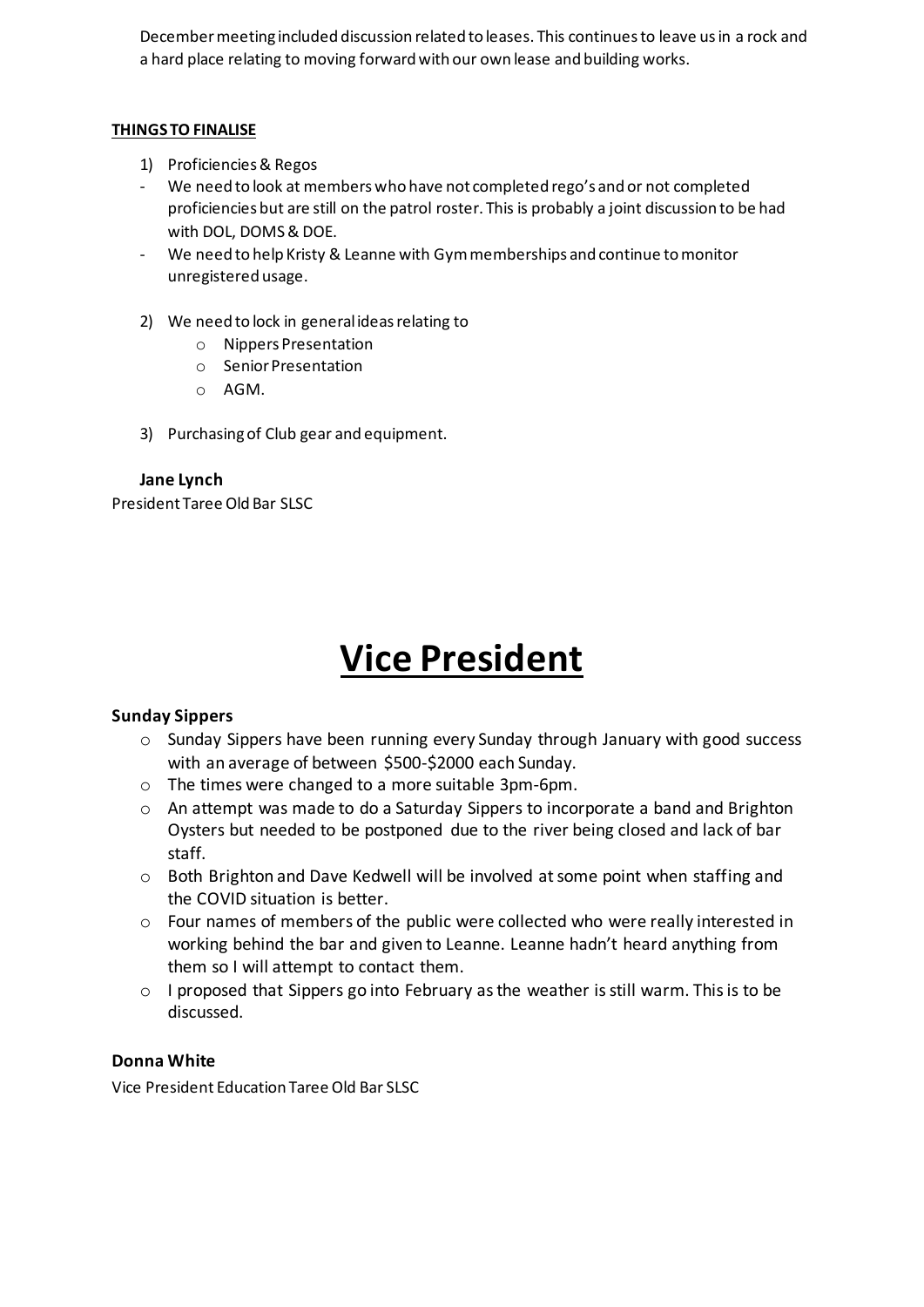## **Director of Finance**

#### **Accounts**

The current balances in our accounts are; General Account – \$45,049.71 E Saver - \$500.15 Floats - \$1,100.00 Stacks Managed Investment – NIL – ALL FUNDS WITHDRAWN

We have 2 bills pending;

- Mongon & Thompson (xero) \$39
- Kedwell Constructions \$43,395.00 (we are renegotiatting which will see this reduce by at least \$6,000)

We are owed money on the following invoices;

- Department of Regional NSW - \$187,000

#### **Planned Spending**

- PFD's from Grant Funding (this needs to be done).
- Wilson Solar & Electrical \$16,850 new solar installation. We have been paid for this already. (PCP Grant)
- Shaun Simpson Welding \$16,500 new trailers (BSEF Grant already paid to us too)

#### **Flat**

He is ok with things at present. Although it would be pretty dark in there now.

#### **Gym**

Flooring to be purchased once funds received from BLERF.

#### **Grants**

- Powering communities grant (solar) has been approved, invoiced and received.
- Beach Safety Equipment Fund has been allocated to a new IRB trailer and a new road registered IRB trailer.

#### **Building & Extension**

- Something we really need to put some time into. Sort priorities and get them moving.

#### **Michael Cameron**

Director of Finance Taree Old Bar SLSC

# **Director of Education**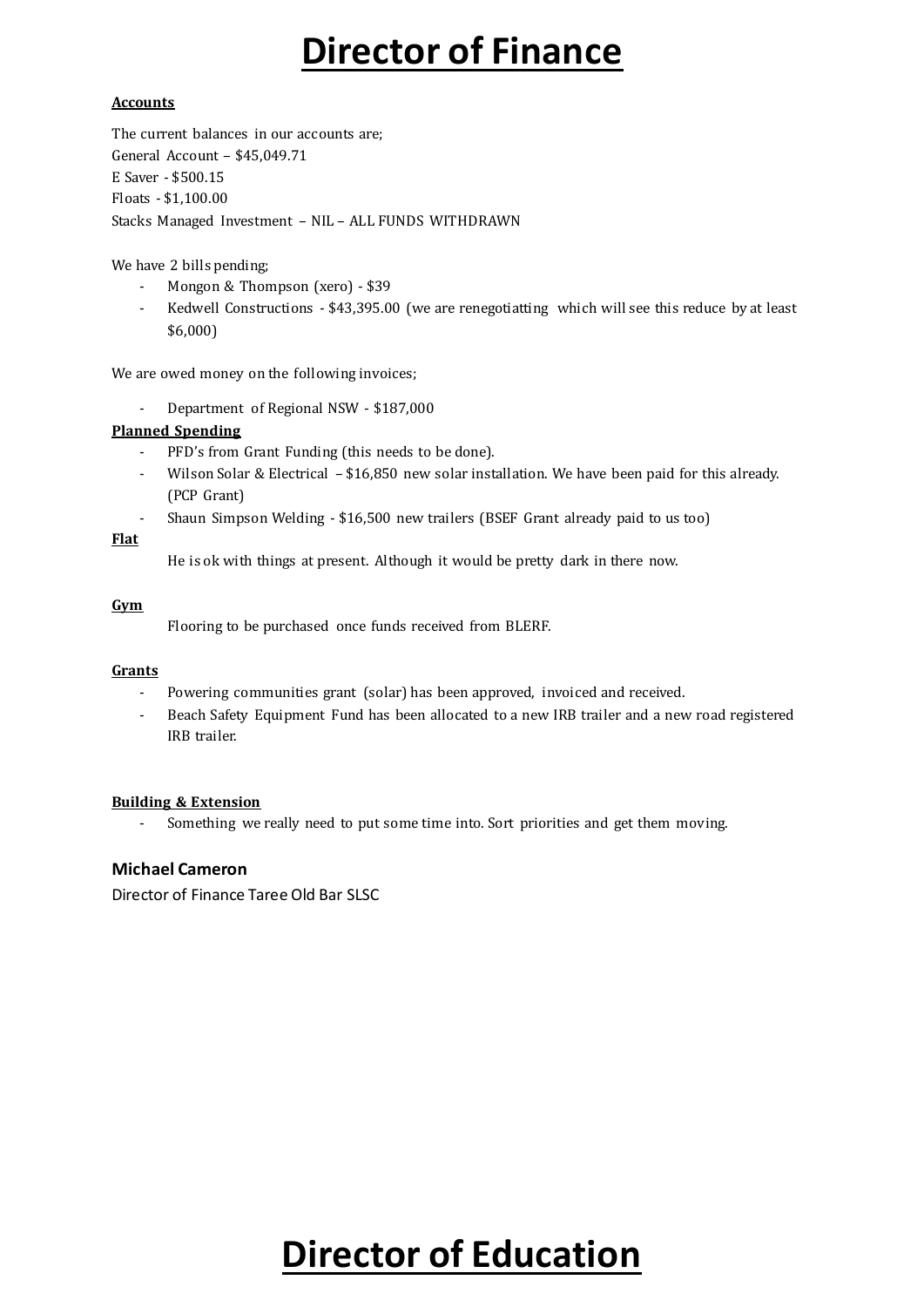**Bronze 21/22 :** The 17<sup>th</sup> of December saw four candidates go through their bronze assessment. I decided to move the assessment to Blackhead due to tough, challenging and dangerous conditions at Old Bar. This still turned out to be quite tough "tsunami" conditions. Kurt Schirmer, Lucy Kelleher, Ruby Dunn and Tim Hillier all took this in their stride and managed to complete the assessment with flying colours making TOB proud.

**RWC:** Tom Riley and I are still ongoing with our training still aiming to be assessed before the end of season. We will both also be on a jetski rotation for the Country Championships to be hold at Cape Hawk on 29 & 30 of January.

**Further education:** No further courses are upcoming. However, branch is still hoping to run more first aid, ART and a SMAR course before the end of the season. These will be advertised on the website when they are advertised by branch.

## **Darren Moses**

Director of Education Taree Old Bar SLSC

# **Director of Lifesaving**

Patrols all are going ok with no problems reported. Have removed all old first aid kits and we only use two new kits that both carry Epi pens and asthma meds and spacers. New battery and pads are needed for our spare defibrillator or one we can put in the gym. We need to by new binoculars for our patrol the ones we have are not very good.

## **Dean Donovan**

Director of Lifesaving Taree Old Bar SLSC

# **Director of Surf Sports**

## **Carnival Dates**

- LNC Branch Championships Crowdy Head SLSC  $12<sup>th</sup>$  February for Surfing Competition and 13th Feb for Surf Sports events.
- 2022 NSW SURF LIFE SAVING CHAMPIONSHIPS  $24<sup>th</sup>$  Feb  $-13<sup>th</sup>$  March at Queenscliff SLSC.
- $\circ$  We have posted Branch Championship information and have begun taking registrations. Registered nippers will require competition evaluations.
- o Interested surfers can register through myself or directly as mentioned on the entry form.
- $\circ$  TOB will need to ask for volunteers for water safety (1:5) and referees (1:7) for the day.

## **Kasey Brown**

Director of Surf Sports Old Bar SLSC

## **Director of Member Services**